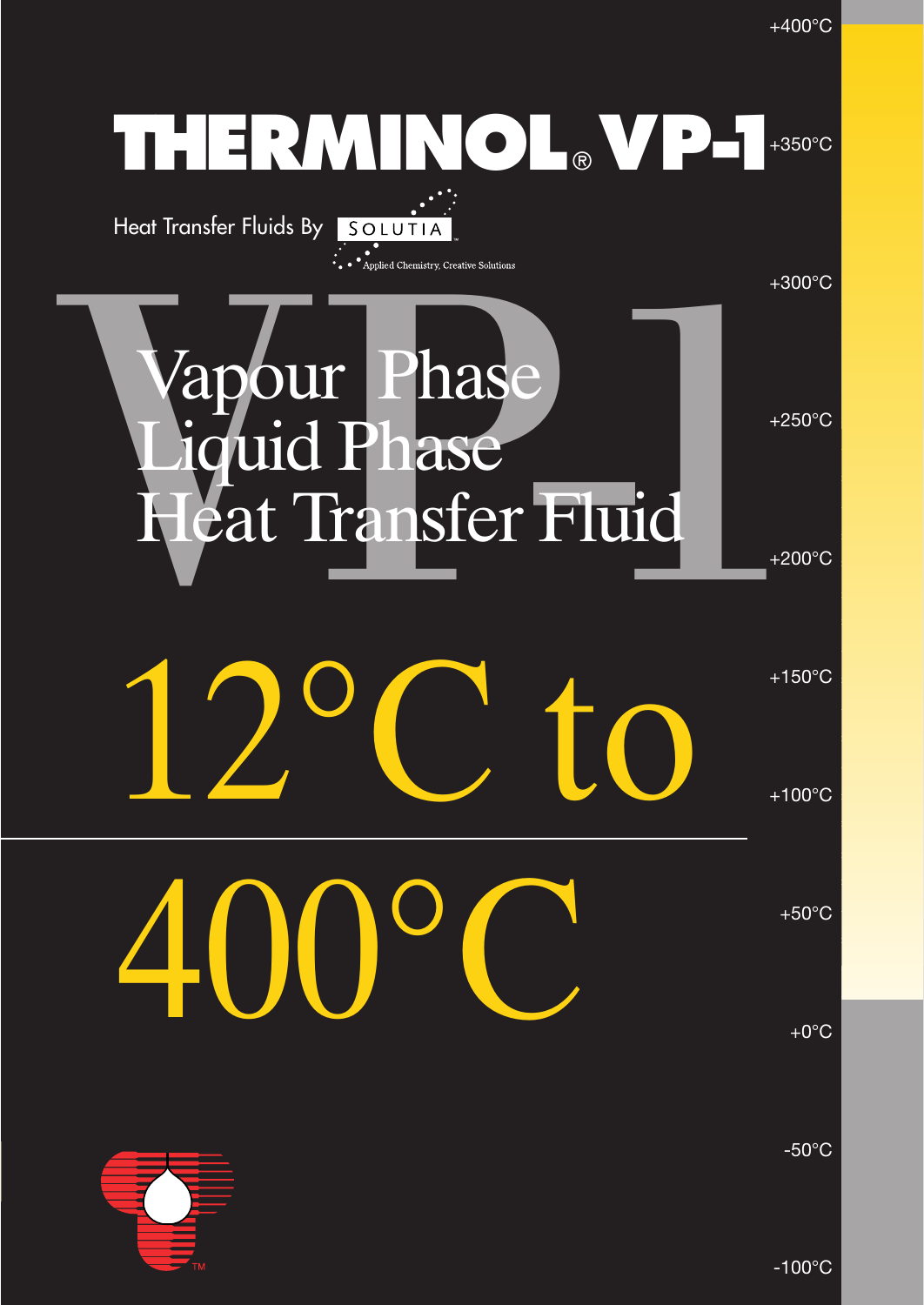Therminol VP-1 liquid/vapour phase heat transfer fluid, is a stable, high temperature medium that delivers process heat at temperatures up to 400°C with reliability and precise control.

Therminol VP-1 is a eutectic mixture of 73.5% diphenyl oxide / 26.5% diphenyl, and as such can be used in existing liquid, or vapour phase systems, for top-up or replacement of heat transfer fluids of the same composition. Vapour phase operation is possible at temperature above 257°C.

# **Heat Tracing System**

Since Therminol VP-1 heat transfer fluid solidifies at 12°C, precautions must be taken to ensure lines do not freeze, particularly in outdoor installations. Heat tracing must be installed wherever lines run a danger of cooling below this point. All pipelines and equipment which may contain stagnant liquid should be traced, including all streams, vapour, drain and charge lines.

# **Thermal Stability at 400°C**

Thermal stability of a heat transfer is one of the most important considerations in the selection of a fluid for operation under specific heat transfer conditions. Therminol VP-1 has a reputation for outstanding stability in operation.

**Therminol VP-1 is based on raw materials of high purity produced by a first intent manufacturing process. This results in a reduced level of high boiler formation, superior thermal stability and benefits to the user in terms of extended fluid life and dependable trouble-free system operation.**

Therminol VP-1 is thermally stable and suitable for operation over long periods at bulk temperatures up to 370-400°C.

### **Flammability**

Although the DP/DPO eutectic can burn at elevated temperature, its chemical nature is such that its use as heat transfer medium in a properly designed and operated system does not normally constitute a serious fire or explosion hazard. Vapour freed into the air rapidly cools to below the fire point. High pressure mists, however, can form an explosive mixture with air.

# **Typical Physical, Chemical and Thermal Properties of Therminol VP-1**

| Composition                                 |                     | Diphenyl oxide/diphenyl     |  |  |
|---------------------------------------------|---------------------|-----------------------------|--|--|
| Appearance                                  |                     | Clear, sediment free liquid |  |  |
| Max. bulk temperature                       |                     | 400°C                       |  |  |
| Max. film temperature                       |                     | 430°C                       |  |  |
| DIN 51562 - 1<br>Kinematic viscosity @ 40°C |                     | 2.48 mm $^{2}/s$ (cSt)      |  |  |
| Density @ 15°C                              | DIN 51757           | 1068 kg/m <sup>3</sup>      |  |  |
| Flash point                                 | <b>DIN EN 22719</b> | 110°C                       |  |  |
|                                             | <b>DIN 51376</b>    | $124^{\circ}$ C             |  |  |
| Fire point                                  | ISO 2592            | $127^{\circ}$ C             |  |  |
| Autoignition temperature                    | DIN 51794           | 621°C                       |  |  |
| Pour point                                  | ISO 3016            | $12^{\circ}$ C              |  |  |
| Boiling point @ 1013 mbar                   |                     | 257°C                       |  |  |
| Coefficient of thermal expansion            |                     | 0.00097/°C                  |  |  |
| Moisture content                            | DIN 51777 - 1       | $<$ 300 ppm                 |  |  |
| Total acidity                               | DIN 51558 - 1       | $< 0.2$ mg KOH/g            |  |  |
| Chlorine content                            | DIN 51577 - 3       | $< 10$ ppm                  |  |  |
| Copper corrosion                            | <b>EN ISO 2160</b>  | << 1a                       |  |  |
| Average molecular weight                    |                     | 166                         |  |  |

Note: Values quoted are typical values obtained in the laboratory from production samples. Other samples might exhibit slightly different data. Specifications are subject to change. Write to Solutia for current sales specifications.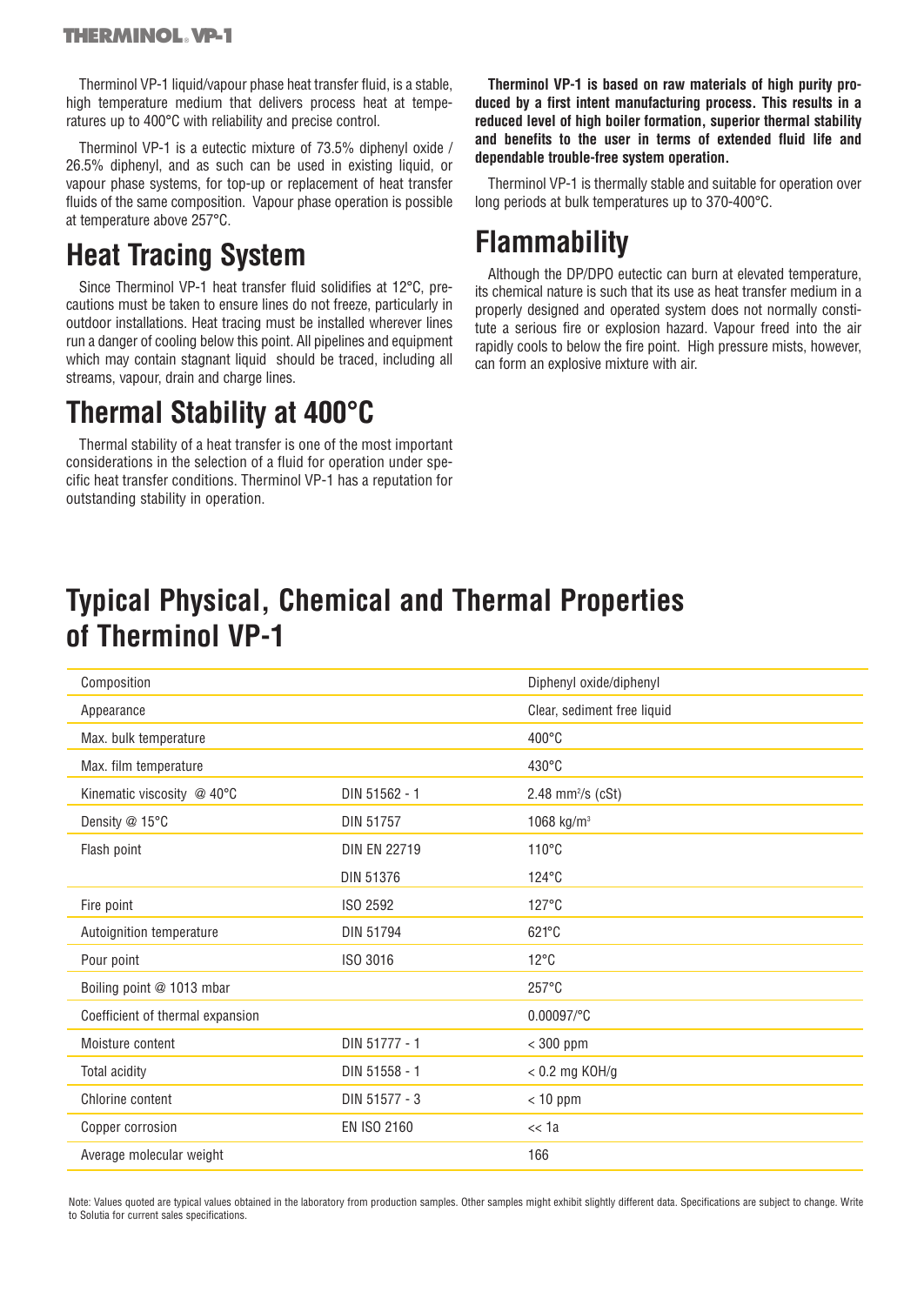# Properties of TherminolAEP-1 vs Temperatures - Liquid Phase

| Temperature | Density           | Thermal<br>Conductivity | Heat<br>Capacity | Viscosity |            | Vapour<br>pressure | Enthalpy | Latent<br>Heat vap. |
|-------------|-------------------|-------------------------|------------------|-----------|------------|--------------------|----------|---------------------|
| $^{\circ}C$ |                   | W/m.K                   |                  | Dynamic   | Kinematic  | (absolute)         |          |                     |
|             | kq/m <sup>3</sup> |                         | kJ/kg.K          | mPa.s     | $mm^2/s**$ | kPa*               | kJ/kg    | kJ/kg               |
| 12          | 1071              | 0,137                   | 1,523            | 5,48      | 5,12       |                    | $\theta$ | 419,0               |
| 20          | 1064              | 0,136                   | 1,546            | 4,29      | 4,03       |                    | 12,3     | 414,7               |
| 30          | 1056              | 0,135                   | 1,575            | 3,28      | 3,10       |                    | 27,9     | 409,3               |
| 40          | 1048              | 0,134                   | 1,604            | 2,60      | 2,48       |                    | 43,8     | 403,9               |
| 50          | 1040              | 0,133                   | 1,633            | 2,12      | 2,03       |                    | 60,0     | 398,6               |
| 60          | 1032              | 0,132                   | 1,662            | 1,761     | 1,707      |                    | 76,4     | 393,3               |
| 70          | 1024              | 0,131                   | 1,690            | 1,492     | 1,458      |                    | 93,2     | 388,1               |
| 80          | 1015              | 0,130                   | 1,719            | 1,284     | 1,265      |                    | 110,3    | 382,9               |
| 90          | 1007              | 0,129                   | 1,747            | 1,119     | 1,111      |                    | 127,6    | 377,8               |
| 100         | 999               | 0,128                   | 1,775            | 0,985     | 0,986      | 0,5                | 145,2    | 372,7               |
| 110         | 991               | 0,126                   | 1,803            | 0,875     | 0,884      | 0,8                | 163,1    | 367,6               |
| 120         | 982               | 0,125                   | 1,831            | 0,784     | 0,798      | $\mathbf{1}$       | 181,3    | 362,6               |
| 130         | 974               | 0,124                   | 1,858            | 0,707     | 0,726      | $\overline{2}$     | 199,7    | 357,5               |
| 140         | 965               | 0,123                   | 1,886            | 0,642     | 0,665      | 3                  | 218,4    | 352,6               |
| 150         | 957               | 0,121                   | 1,913            | 0,585     | 0,612      | $\overline{5}$     | 237,4    | 347,6               |
| 160         | 948               | 0,120                   | 1,940            | 0,537     | 0,566      | $\overline{7}$     | 256,7    | 342,7               |
| 170         | 940               | 0,118                   | 1,968            | 0,494     | 0,526      | 9                  | 276,2    | 337,7               |
| 180         | 931               | 0,117                   | 1,995            | 0,457     | 0,491      | 13                 | 296,0    | 332,8               |
| 190         | 922               | 0,115                   | 2,021            | 0,424     | 0,460      | 18                 | 316,1    | 327,9               |
| 200         | 913               | 0,114                   | 2,048            | 0,395     | 0,432      | 24                 | 336,5    | 323,0               |
| 210         | 904               | 0,112                   | 2,075            | 0,368     | 0,407      | 32                 | 357,1    | 318,0               |
| 220         | 895               | 0,111                   | 2,101            | 0,345     | 0,385      | 42                 | 378,0    | 313,0               |
| 230         | 886               | 0,109                   | 2,128            | 0,324     | 0,366      | 54                 | 399,1    | 308,0               |
| 240         | 877               | 0,107                   | 2,154            | 0,305     | 0,348      | 68                 | 420,5    | 303,0               |
|             |                   |                         |                  |           |            |                    |          |                     |
| 250<br>260  | 867               | 0,106                   | 2,181            | 0,288     | 0,332      | 86<br>108          | 442,2    | 297,9               |
|             | 857               | 0,104                   | 2,207            | 0,272     | 0,317      |                    | 464,1    | 292,7               |
| 270         | 848               | 0,102                   | 2,234            | 0,258     | 0,304      | 133                | 486,3    | 287,5               |
| 280         | 838               | 0,100                   | 2,260            | 0,244     | 0,292      | 163                | 508,8    | 282,2               |
| 290         | 828               | 0,098                   | 2,287            | 0,232     | 0,281      | 198                | 531,6    | 276,8               |
| 300         | 817               | 0,096                   | 2,314            | 0,221     | 0,271      | 239                | 554,6    | 271,2               |
| 310         | 806               | 0,095                   | 2,341            | 0,211     | 0,262      | 286                | 577,8    | 265,6               |
| 320         | 796               | 0,093                   | 2,369            | 0,202     | 0,254      | 340                | 601,4    | 259,7               |
| 330         | 784               | 0,091                   | 2,397            | 0,193     | 0,246      | 401                | 625,2    | 253,8               |
| 340         | 773               | 0,089                   | 2,425            | 0,185     | 0,239      | 470                | 649,3    | 247,6               |
| 350         | 761               | 0,086                   | 2,454            | 0,177     | 0,233      | 548                | 673,7    | 241,3               |
| 360         | 749               | 0,084                   | 2,485            | 0,170     | 0,227      | 635                | 698,4    | 234,7               |
| 370         | 736               | 0,082                   | 2,517            | 0,164     | 0,222      | 732                | 723,4    | 227,8               |
| 380         | 723               | 0,080                   | 2,551            | 0,158     | 0,218      | 840                | 748,8    | 220,7               |
| 390         | 709               | 0,078                   | 2,588            | 0,152     | 0,214      | 959                | 774,4    | 213,2               |
| 400         | 694               | 0,076                   | 2,628            | 0,146     | 0,211      | 1090               | 800,5    | 205,3               |
| 410         | 679               | 0,073                   | 2,674            | 0,141     | 0,208      | 1230               | 827,0    | 197,0               |
| 420         | 662               | 0,071                   | 2,729            | 0,137     | 0,206      | 1390               | 854,0    | 188,0               |
| 425         | 654               | 0,070                   | 2,760            | 0,134     | 0,205      | 1470               | 867,7    | 183,3               |

Note: Values quoted are typical values obtained in the laboratory from production samples. Other samples might exhibit slightly different data. Specifications are subject to change. Write to Solutia for current sales specifications.

# **Physical Property Formulae of Liquid**

Density (kg/m<sup>3</sup>) = - 0,90797 \* T(°C) + 0,00078116 \* T<sup>2</sup>(°C) - 2,367 \* 10<sup>6</sup> \* T<sup>3</sup>(°C) + 1083,25 Heat capacity ( kJ/kg.K ) = + 0,002414 \* T(°C) + 5,9591 \* 10<sup>4</sup> \* T<sup>2</sup>(°C) - 2,9879 \* 10<sup>8</sup> \* T3<sup>o</sup>°C) + 4,4172 \* 10<sup>-11</sup> \* T<sup>4</sup>(°C) + 1,498 Thermal Conductivity (W/m.K) = - 8,19477 \* 10<sup>s</sup> \* T(°C) - 1,92257 \* 10<sup>,</sup> \* T²(°C) + 2,5034 \* 10<sup>.11</sup> \* T¾(°C) - 7,2974 \* 10<sup>.15</sup> \* Tɬ(°C) + 0,137743 544,149

Kinematic viskosity ( $mm^2/s$ ) = e

$$
\left(\begin{array}{cc}\n544,149 \\
\hline\nT(^{\circ}C)+114,43\n\end{array}\right. - 2,59578
$$

Vapour pressure (kPa) = - 0,190859 \* T(°C) + 4,35824 \* 10<sup>3</sup> \* T<sup>2</sup>(°C) - 3,6106 \* 10<sup>5</sup> \* T<sup>3</sup>(°C) + 1,08408 \* 10<sup>7</sup> \* T<sup>4</sup>(°C) + 2,12329

Latent Heat Vaporisation (kJ/kg) = - 0,528933 \* T(°C) - 7,50103 \* 10<sup>5</sup> \* T<sup>2</sup>(°C) + 1,5622 \* 10<sup>4</sup> \* T<sup>3</sup>(°C) - 3,771 \* 10<sup>9</sup> \* T<sup>4</sup>(°C) + 425,18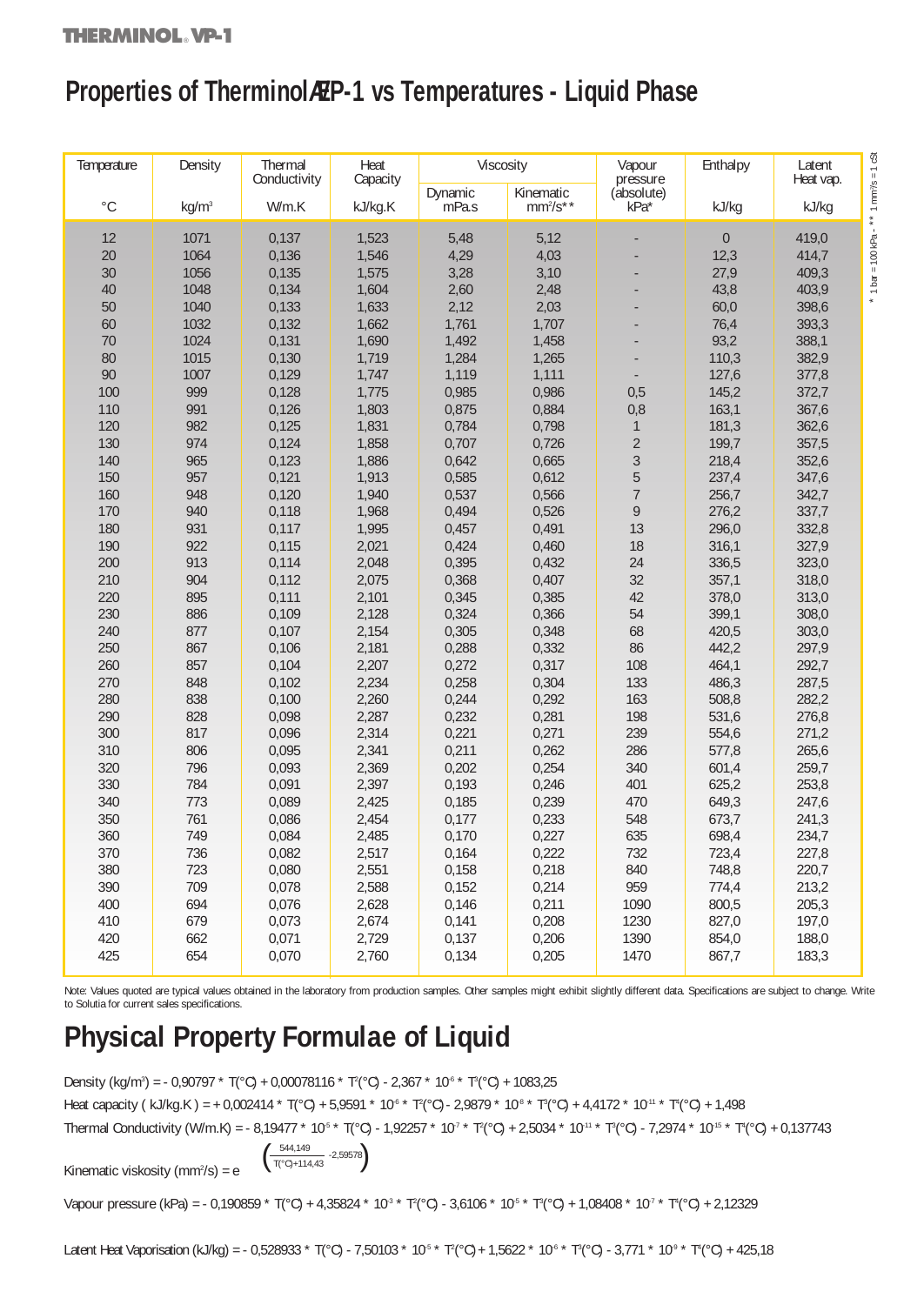# **Properties of Therminol∆ VP-1 vs Temperatures - Vapour Phase**

| Temperature  | Density           | Thermal<br>Conductivity | Heat<br>Capacity | Enthalpy* | Dynamic<br>Vískosity |                                           |
|--------------|-------------------|-------------------------|------------------|-----------|----------------------|-------------------------------------------|
| $^{\circ}$ C | kg/m <sup>3</sup> | W/m.K                   | kJ/kg.K          | kJ/kg     | mPa.s                |                                           |
|              |                   |                         |                  |           |                      |                                           |
| 12           |                   | 0,0081                  | 0,975            | 419,0     | 0,0057               |                                           |
| 20           |                   | 0,0085                  | 1,003            | 427,0     | 0,0059               |                                           |
| 30           |                   | 0,0090                  | 1,037            | 437,2     | 0,0061               |                                           |
| 40           |                   | 0,0095                  | 1,070            | 447,7     | 0,0063               |                                           |
| 50           |                   | 0,0100                  | 1,104            | 458,6     | 0,0065               |                                           |
| 60           |                   | 0,0105                  | 1,137            | 469,7     | 0,0067               |                                           |
| 70           |                   | 0,0110                  | 1,170            | 481,3     | 0,0069               |                                           |
| 80           |                   | 0,0116                  | 1,203            | 493,2     | 0,0071               |                                           |
| 90           |                   | 0,0121                  | 1,235            | 505,4     | 0,0073               |                                           |
| 100          |                   | 0,0126                  | 1,267            | 517,9     | 0,0075               |                                           |
| 110          | 0,042             | 0,0132                  | 1,299            | 530,7     | 0,0077               |                                           |
| 120          | 0,065             | 0,0137                  | 1,331            | 543,9     | 0,0079               |                                           |
| 130          | 0,099             | 0,0143                  | 1,362            | 557,2     | 0,0081               |                                           |
| 140          | 0,148             | 0,0149                  | 1,393            | 571,0     | 0,0083               |                                           |
| 150          | 0,214             | 0,0154                  | 1,424            | 585,0     | 0,0085               |                                           |
| 160          | 0,303             | 0,0160                  | 1,454            | 599,4     | 0,0087               |                                           |
| 170          | 0,422             | 0,0166                  | 1,484            | 613,9     | 0,0089               |                                           |
| 180          | 0,575             | 0,0171                  | 1,514            | 628,8     | 0,0091               |                                           |
| 190          | 0,772             | 0,0177                  | 1,543            | 644,0     | 0,0094               |                                           |
| 200          | 1,02              | 0,0183                  | 1,572            | 659,5     | 0,0096               |                                           |
| 210          | 1,33              | 0,0189                  | 1,601            | 675,1     | 0,0098               |                                           |
| 220          | 1,71              | 0,0195                  | 1,629            | 691,0     | 0,0100               |                                           |
| 230          | 2,17              | 0,0201                  | 1,657            | 707,1     | 0,0102               |                                           |
| 240          | 2,72              | 0,0207                  | 1,685            | 723,5     | 0,0104               |                                           |
| 250          | 3,38              | 0,0213                  | 1,712            | 740,1     | 0,0106               |                                           |
| 260          | 4,17              | 0,0220                  | 1,739            | 756,8     | 0,0108               |                                           |
| 270          | 5,09              | 0,0226                  | 1,766            | 773,8     | 0,0110               |                                           |
| 280          | 6,17              | 0,0232                  | 1,792            | 791,0     | 0,0112               |                                           |
| 290          | 7,42              | 0,0238                  | 1,819            | 808,4     | 0,0114               |                                           |
| 300          | 8,86              | 0,0245                  | 1,845            | 825,8     | 0,0116               |                                           |
| 310          | 10,5              | 0,0251                  | 1,871            | 843,4     | 0,0118               |                                           |
| 320          | 12,4              | 0,0258                  | 1,897            | 861,1     | 0,0120               |                                           |
| 330          | 14,6              | 0,0264                  | 1,923            | 879,0     | 0,0122               |                                           |
| 340          | 17,0              | 0,0271                  | 1,948            | 896,9     | 0,0124               |                                           |
| 350          | 19,8              | 0,0277                  | 1,974            | 915,0     | 0,0126               |                                           |
| 360          | 22,9              | 0,0284                  | 2,001            | 933,1     | 0,0128               |                                           |
| 370          | 26,5              | 0,0291                  | 2,027            | 951,2     | 0,0130               |                                           |
| 380          | 30,5              | 0,0298                  | 2,054            | 969,5     | 0,0132               |                                           |
| 390          | 35,0              | 0,0304                  | 2,082            | 987,6     | 0,0134               |                                           |
| 400          | 40,1              | 0,0311                  | 2,111            | 1005,8    | 0,0136               |                                           |
| 410          | 45,8              | 0,0318                  | 2,142            | 1024,0    | 0,0138               | * the enthalpy basis is ideal gas at 12°C |
| 420          | 52,4              | 0,0325                  | 2,175            | 1042,0    | 0,0140               |                                           |
|              |                   |                         |                  |           |                      |                                           |

Note: Values quoted are typical values obtained in the laboratory from production samples. Other samples might exhibit slightly different data. Specifications are subject to change. Write to Solutia for current sales specifications.

# **Physical Property Formulae of Vapour**

Density (kg/mª) = - 0,0303917 \* T(°C) + 4,34615 \* 10<sup>.4</sup> \* T²(°C) - 2,41006 \* 10<sup>.6</sup> \* Tª(°C) + 5,33458 \* 10<sup>.9</sup> \* T<sup>4</sup>(°C) + 0,553905 Heat Capacity ( kJ/kg.K ) = + 0,003703 \* T(°C) - 3,0274 \* 10<sup>.6</sup> \* T<sup>2</sup>(°C) + 2,9324 \* 10<sup>.9</sup> \* T<sup>3</sup>(°C) + 0,92709

Dynamic Viskosity (mPa.s) = + 2,0124 \* 10<sup>-5</sup> \* T(°C) + 3,4557 \* 10<sup>-9</sup> \* T<sup>2</sup>(°C) - 7,1288 \* 10<sup>-12</sup> \* T<sup>3</sup>(°C) + 0,005449 Thermal Conductivity (W/m.K) = + 4,84257 \* 10<sup>-5</sup> \* T(°C) + 2,9067 \* 10<sup>-8</sup> \* T<sup>2</sup>(°C) - 6,5306 \* 10<sup>-12</sup> \* T<sup>3</sup>(°C) + 0,0075110